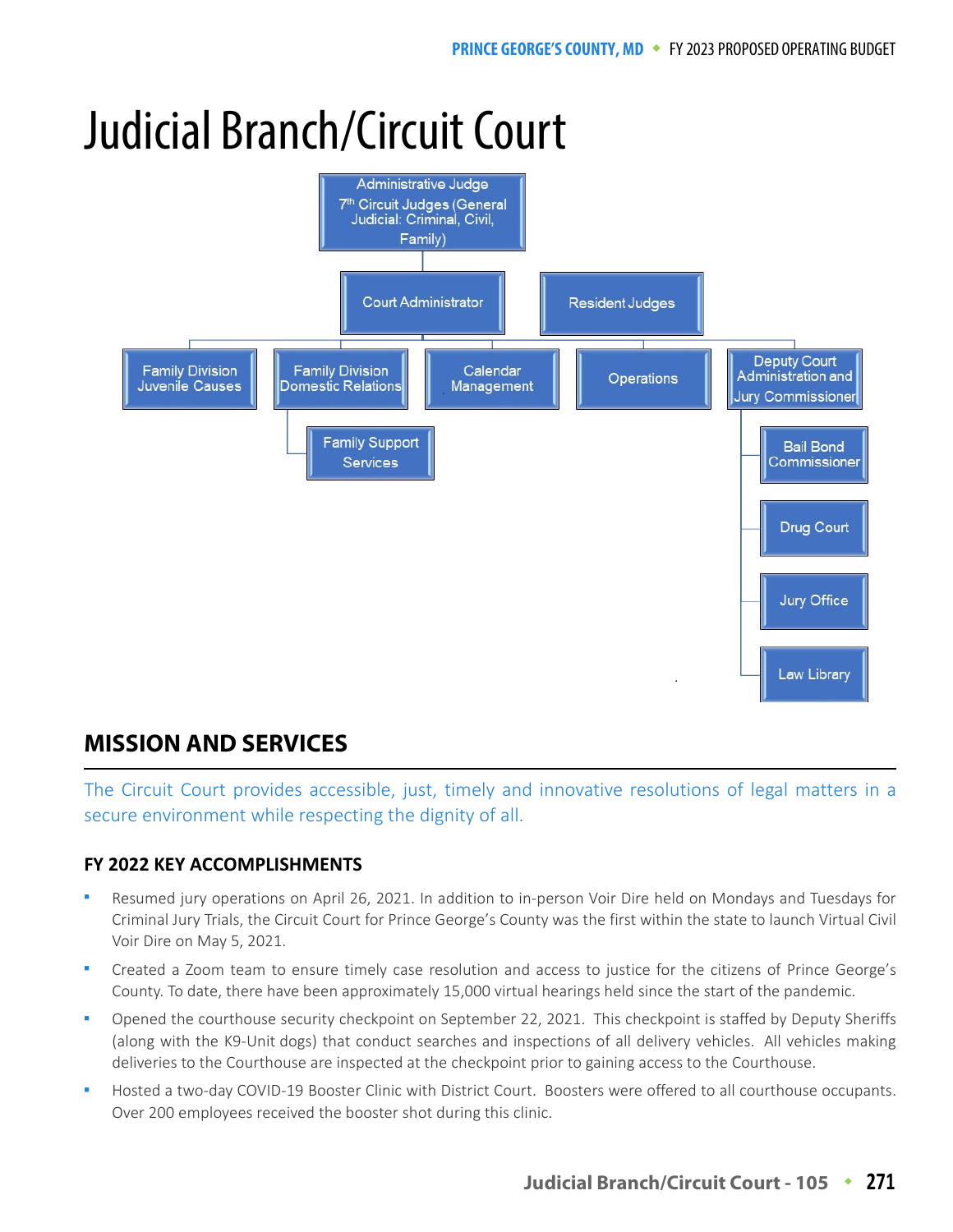# **FY 2023 BUDGET SUMMARY**

The FY 2023 proposed budget for the Circuit Court is \$25,976,900, an increase of \$3,241,100 or 14.3% over the FY 2022 approved budget.

## **Expenditures by Fund Type**

|                     | FY 2021 Actual |          | FY 2022 Budget |         | FY 2022 Estimate |          | FY 2023 Proposed |         |
|---------------------|----------------|----------|----------------|---------|------------------|----------|------------------|---------|
| <b>Fund Types</b>   | <b>Amount</b>  | % Total  | <b>Amount</b>  | % Total | Amount           | % Total  | <b>Amount</b>    | % Total |
| <b>General Fund</b> | \$19,895,746   | 86.3%    | \$18,748,300   | 82.5%   | \$20,188,200     | 81.4%    | \$20,889,600     | 80.4%   |
| <b>Grant Funds</b>  | 3,170,696      | $13.7\%$ | 3,987,500      | 17.5%   | 4,599,600        | $18.6\%$ | 5,087,300        | 19.6%   |
| <b>Total</b>        | \$23,066,442   | 100.0%   | \$22,735,800   | 100.0%  | \$24,787,800     | 100.0%   | \$25,976,900     | 100.0%  |

## **GENERAL FUND**

The FY 2023 proposed General Fund budget for the Circuit Court is \$20,899,600, an increase of \$2,141,300 or 11.4% over the FY 2022 approved budget.

## **Reconciliation from Prior Year**

|                                                                                                                                                    | <b>Expenditures</b> |
|----------------------------------------------------------------------------------------------------------------------------------------------------|---------------------|
| <b>FY 2022 Approved Budget</b>                                                                                                                     | \$18,748,300        |
| <b>Increase Cost: Fringe Benefits</b> — Increase in the fringe benefit rate from 31.3% to 35.8% to align with projected costs                      | \$934,100           |
| Add: Compensation — Funding allocated for previously unfunded full time and temporary/seasonal positions offset by<br>change in budgeted attrition | 682,200             |
| Increase Cost: Compensation - Mandated Salary Requirements - Annualization of FY 2022 salary adjustments                                           | 501,200             |
| <b>Increase Cost: Operating - Technology Cost Allocation</b> — Increase in OIT charges based on anticipated countywide costs<br>for technology     | 104,400             |
| <b>Increase Cost: Operating</b> — Increase in miscellaneous costs for jury fees to align with anticipated costs                                    | 50,000              |
| <b>Decrease Cost: Operating</b> - Decrease in office equipment maintenance budget to align with anticipated costs                                  | (130,600)           |
| <b>FY 2023 Proposed Budget</b>                                                                                                                     | \$20,889,600        |

#### **GRANT FUNDS**

The FY 2023 proposed grant budget for the Circuit Court is \$5,087,300, an increase of \$1,099,800 or 27.6% over the FY 2022 approved budget. Major sources of funds in the FY 2023 proposed budget include:

- **Family Division Legislative Initiative Grant**
- **•** Office of Violence Against Women: Improving Criminal Justice Response

# **Reconciliation from Prior Year**

|                                                                                               | <b>Expenditures</b> |
|-----------------------------------------------------------------------------------------------|---------------------|
| <b>FY 2022 Approved Budget</b>                                                                | \$3,987,500         |
| <b>Add: New Grant</b> — Office of Violence Against Women: Improving Criminal Justice Response | \$978,400           |
| <b>Enhance: Existing Program/Service</b> — Maryland Administrative Courts - Security & Goods  | 69,000              |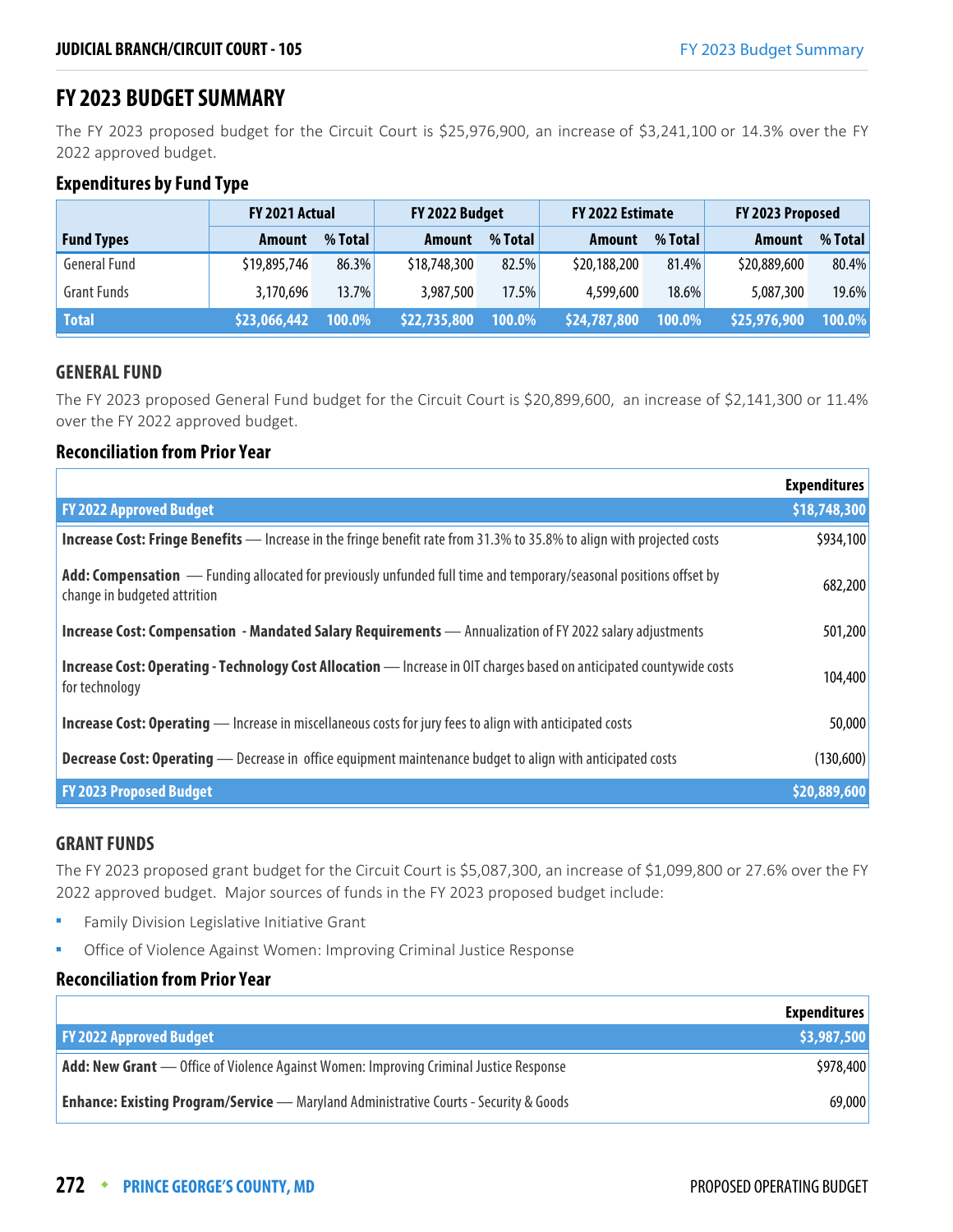# **Reconciliation from Prior Year** (continued)

|                                                                                | <b>Expenditures</b> |
|--------------------------------------------------------------------------------|---------------------|
| <b>Enhance: Existing Program/Service</b> - Family Legislative Initiative Grant | 40,400              |
| <b>Enhance: Existing Program/Service</b> — Office of Problem Solving Courts    | 12,000              |
| <b>FY 2023 Proposed Budget</b>                                                 | \$5,087,300         |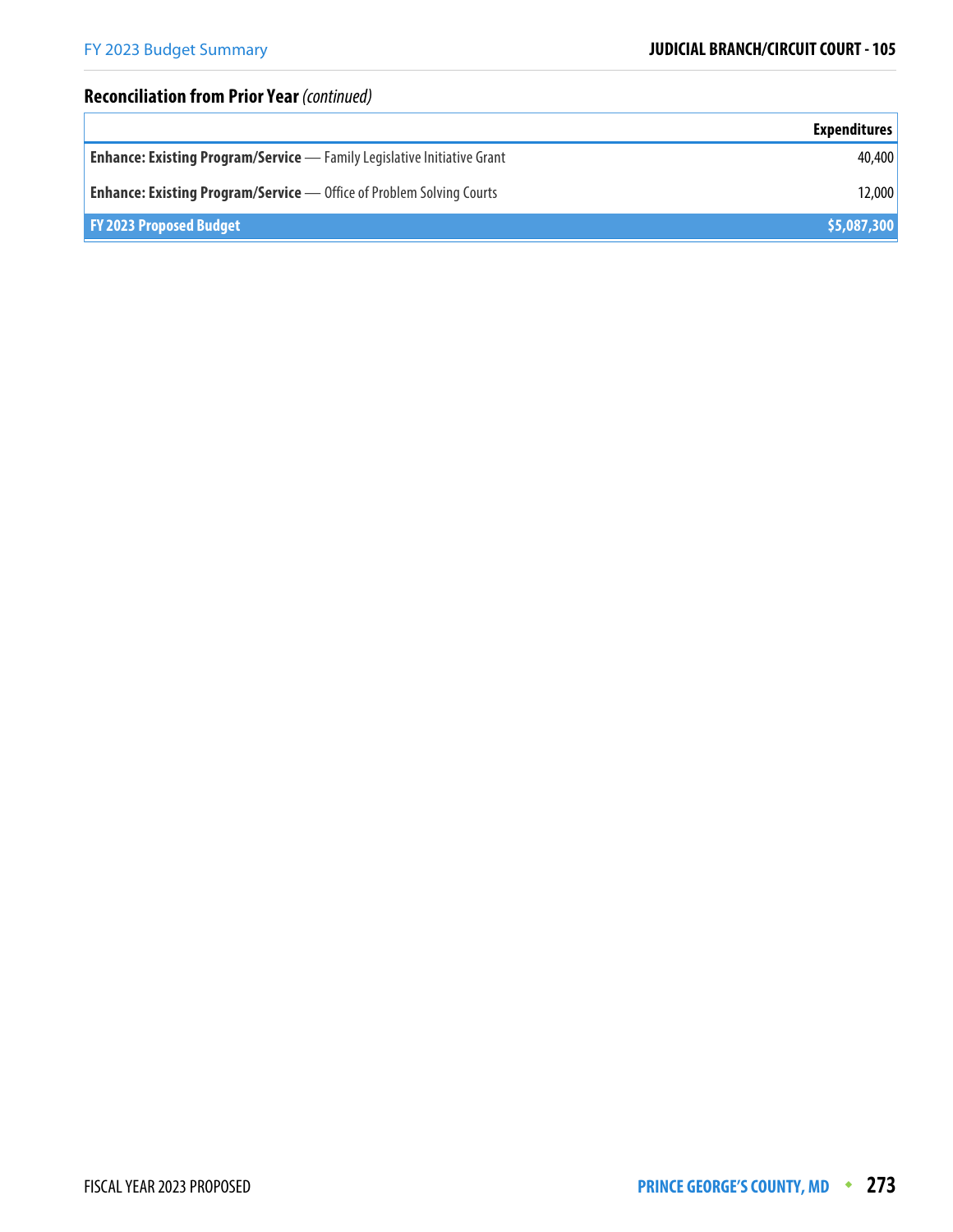# **STAFF AND BUDGET RESOURCES**

|                                                    | FY 2021        | FY 2022       | FY 2023        | Change         |                                       |                | FY 2023      |                 |
|----------------------------------------------------|----------------|---------------|----------------|----------------|---------------------------------------|----------------|--------------|-----------------|
| <b>Authorized Positions</b><br><b>General Fund</b> | <b>Budget</b>  | <b>Budget</b> | Proposed       | FY22-FY23      | Positions By Classification           | Full<br>Time   | Part<br>Time | Limited<br>Term |
|                                                    |                |               |                |                |                                       |                |              |                 |
| Full Time - Civilian                               | 149            | 155           | 155            | $\mathbf 0$    | Administrative Aide                   | 49             |              | $\theta$        |
| Full Time - Sworn                                  | $\Omega$       | 0             | 0              | $\Omega$       | Administrative Assistant              | 60             | $\Omega$     | $\Omega$        |
| Subtotal - FT                                      | 149            | 155           | 155            | 0              | Administrative Specialist             | 2              | $\theta$     | $\Omega$        |
| Part Time                                          | 33             | 37            | 37             | $\overline{0}$ | Audio Visual Specialist               | 2              | $\theta$     | O               |
| <b>Limited Term</b>                                | $\theta$       | 0             | $\Omega$       | $\Omega$       | <b>Bailiff</b>                        | $\overline{2}$ | 34           | $\Omega$        |
|                                                    |                |               |                |                | <b>Budget Management Analyst</b>      | 2              | $\theta$     | 0               |
| <b>Grant Program Funds</b>                         |                |               |                |                | <b>Communications Specialist</b>      |                | $\theta$     | O               |
| Full Time - Civilian                               | 48             | 48            | 50             | $\overline{2}$ | Counselor                             | 5              | $\theta$     | $\Omega$        |
| Full Time - Sworn                                  | $\Omega$       | 0             | $\Omega$       | $\Omega$       | <b>Court Administrator</b>            |                | 0            | 0               |
| Subtotal - FT                                      | 48             | 48            | 50             | 2              | Court Reporter                        | 14             | $\theta$     | O               |
| Part Time                                          | $\overline{0}$ | 0             | 0              | $\mathbf 0$    | <b>Executive Administrative Aides</b> | 27             | 0            | $\Omega$        |
| <b>Limited Term</b>                                | $\Omega$       | $\theta$      | $\Omega$       | $\Omega$       | <b>General Clerk</b>                  | 14             |              | 0               |
|                                                    |                |               |                |                | Human Resource Analyst                | 2              | $\theta$     | O               |
| <b>TOTAL</b>                                       |                |               |                |                | Info Tech Project Coordinator         | 1              | 0            | $\Omega$        |
| Full Time - Civilian                               | 197            | 203           | 205            | $\overline{2}$ | Info Tech Programming Engineer        | 2              | $\theta$     | 0               |
| Full Time - Sworn                                  | $\Omega$       | 0             | $\overline{0}$ | $\mathbf 0$    | Instructor                            |                | $\theta$     | $\Omega$        |
| Subtotal - FT                                      | 197            | 203           | 205            | 2              | Paralegal                             | 17             | 0            | 0               |
| Part Time                                          | 33             | 37            | 37             | 0              | <b>Procurement Officer</b>            |                | $\Omega$     | U               |
| <b>Limited Term</b>                                | $\Omega$       | $\theta$      | $\Omega$       | $\Omega$       | Supply Clerk                          | 2              |              | 0               |
|                                                    |                |               |                |                | <b>TOTAL</b>                          | 205            | 37           | 0               |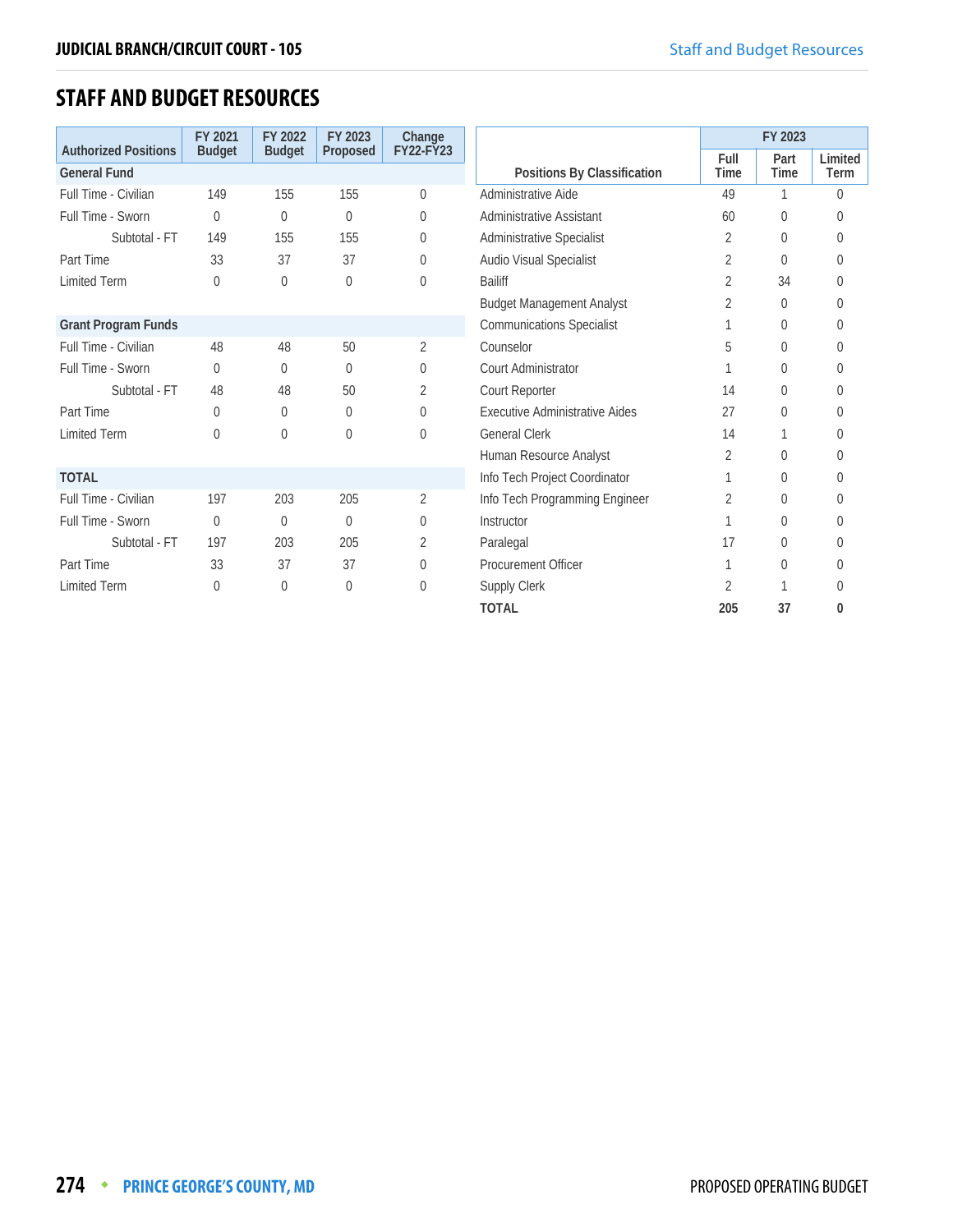|                        |              | <b>FY 2022</b><br><b>FY 2022</b> |                 | <b>FY 2021</b>  |              | <b>FY 2023</b> | <b>Change FY22-FY23</b> |  |
|------------------------|--------------|----------------------------------|-----------------|-----------------|--------------|----------------|-------------------------|--|
| Category               | Actual       | <b>Budget</b>                    | <b>Estimate</b> | <b>Proposed</b> | Amount $(5)$ | Percent (%)    |                         |  |
| Compensation           | \$12,186,101 | \$11,284,900                     | \$11,890,500    | \$12,468,300    | \$1,183,400  | 10.5%          |                         |  |
| <b>Fringe Benefits</b> | 4,023,125    | 3,531,500                        | 4,053,100       | 4,465,600       | 934,100      | 26.5%          |                         |  |
| <b>Operating</b>       | 3,683,320    | 3,931,900                        | 4,244,600       | 3,955,700       | 23,800       | 0.6%           |                         |  |
| Capital Outlay         | 3,200        |                                  |                 |                 |              |                |                         |  |
| <b>SubTotal</b>        | \$19,895,746 | \$18,748,300                     | \$20,188,200    | \$20,889,600    | \$2,141,300  | 11.4%          |                         |  |
| <b>Recoveries</b>      |              |                                  |                 |                 |              |                |                         |  |
| <b>Total</b>           | \$19,895,746 | \$18,748,300                     | \$20,188,200    | \$20,889,600    | \$2,141,300  | 11.4%          |                         |  |

# **Expenditures by Category - General Fund**

In FY 2023, compensation expenditures increase 10.5% over the FY 2022 budget to align with annualization of FY 2022 salary adjustments and funding previously unfunded positions and temporary/limited positions. Compensation costs include funding for 146 out of 155 full time positions and 37 part time positions. Fringe benefit costs increase by 26.5% over the FY 2022 budget due to an increase in the fringe benefit rate from 31.3% to 35.8% to align with projected costs and compensation adjustments.

Operating expenditures increase 0.6% over the FY 2022 budget primarily due to an increase in the technology costs based on countywide costs and miscellaneous fees to align with anticipated costs. These increases are offset by a reduction in other office equipment maintenance & repair budget to align with anticipated costs.

#### **Expenditures by Division - General Fund**

|                                           | <b>FY 2021</b> | <b>FY 2022</b> | <b>FY 2022</b>  | <b>FY 2023</b>  |              | <b>Change FY22-FY23</b> |  |
|-------------------------------------------|----------------|----------------|-----------------|-----------------|--------------|-------------------------|--|
| <b>Category</b>                           | Actual         | <b>Budget</b>  | <b>Estimate</b> | <b>Proposed</b> | Amount $(5)$ | Percent (%)             |  |
| General Judicial                          | \$6,378,795    | \$6,507,700    | \$6,658,200     | \$7,086,800     | \$579,100    | 8.9%                    |  |
| Law Library                               | 540,769        | 472,400        | 661,100         | 513,000         | 40,600       | 8.6%                    |  |
| <b>Family Division: Domestic Violence</b> | 2,960,486      | 1,627,600      | 2,252,000       | 2,162,400       | 534,800      | 32.9%                   |  |
| <b>Bail Bond Commissioner</b>             | 205,526        | 207,800        | 240,800         | 238,500         | 30,700       | 14.8%                   |  |
| Calendar Management                       | 1,235,444      | 1,181,800      | 1,023,400       | 1,378,500       | 196,700      | 16.6%                   |  |
| Jury Office                               | 103,525        | 407,000        | 415,700         | 457,000         | 50,000       | 12.3%                   |  |
| <b>Administrative Operations</b>          | 8,471,200      | 8,344,000      | 8,937,000       | 9,053,400       | 709,400      | 8.5%                    |  |
| <b>Total</b>                              | \$19,895,746   | \$18,748,300   | \$20,188,200    | \$20,889,600    | \$2,141,300  | 11.4%                   |  |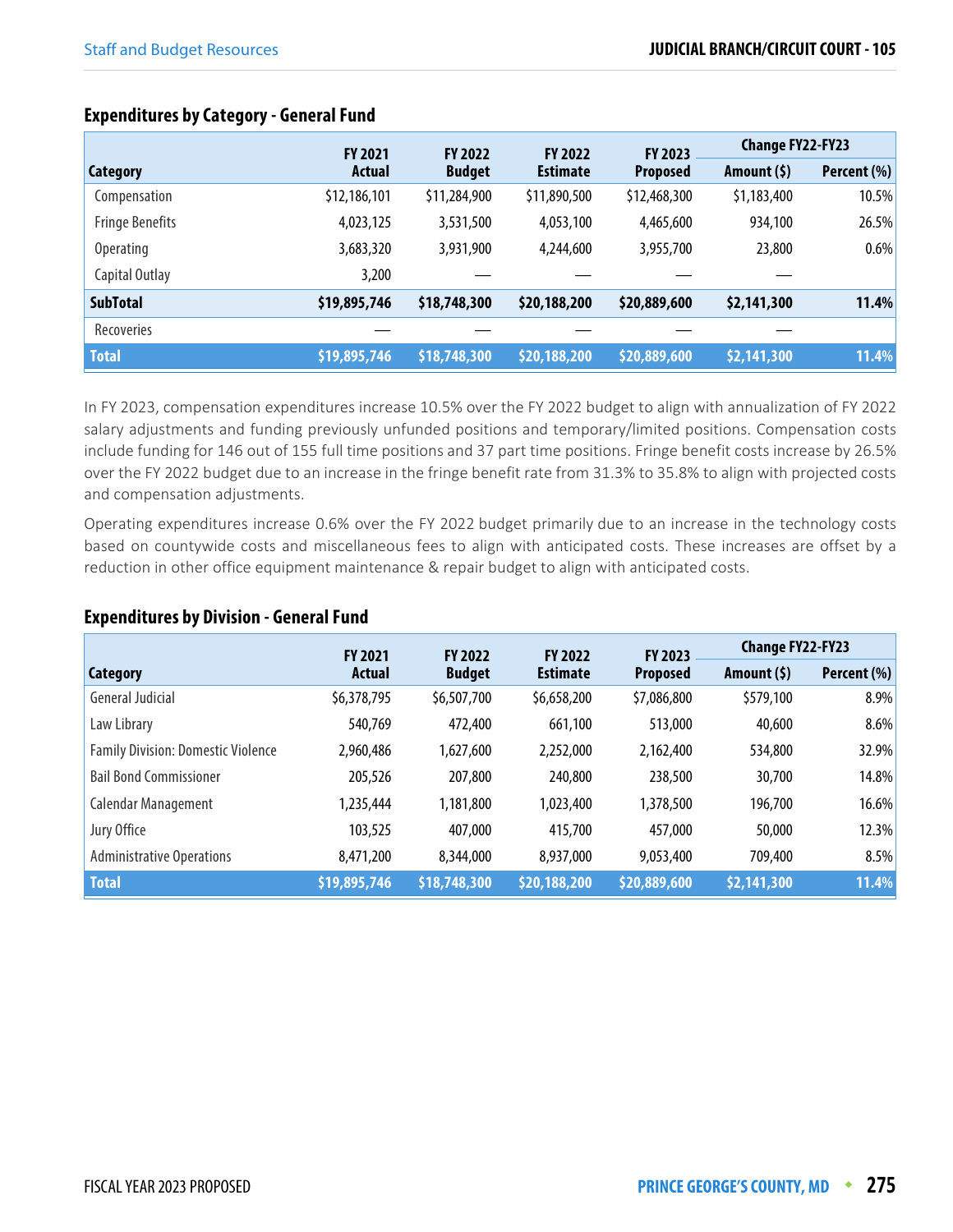# **General Fund - Division Summary**

|                                                           | FY 2021       | <b>FY 2022</b> | FY 2022         | FY 2023         | <b>Change FY22-FY23</b> |             |  |
|-----------------------------------------------------------|---------------|----------------|-----------------|-----------------|-------------------------|-------------|--|
| <b>Category</b>                                           | <b>Actual</b> | <b>Budget</b>  | <b>Estimate</b> | <b>Proposed</b> | Amount $(5)$            | Percent (%) |  |
| <b>General Judicial</b>                                   |               |                |                 |                 |                         |             |  |
| Compensation                                              | \$4,864,722   | \$4,979,000    | \$5,106,700     | \$5,117,900     | \$138,900               | 2.8%        |  |
| <b>Fringe Benefits</b>                                    | 1,461,063     | 1,458,500      | 1,469,500       | 1,898,700       | 440,200                 | 30.2%       |  |
| Operating                                                 | 49,810        | 70,200         | 82,000          | 70,200          |                         | 0.0%        |  |
| Capital Outlay                                            | 3,200         |                |                 |                 |                         |             |  |
| <b>SubTotal</b>                                           | \$6,378,795   | \$6,507,700    | \$6,658,200     | \$7,086,800     | \$579,100               | 8.9%        |  |
| Recoveries                                                |               |                |                 |                 |                         |             |  |
| <b>Total General Judicial</b>                             | \$6,378,795   | \$6,507,700    | \$6,658,200     | \$7,086,800     | \$579,100               | 8.9%        |  |
| <b>Law Library</b>                                        |               |                |                 |                 |                         |             |  |
| Compensation                                              | \$243,896     | \$241,400      | \$338,800       | \$258,300       | \$16,900                | 7.0%        |  |
| <b>Fringe Benefits</b>                                    | 72,619        | 79,800         | 158,700         | 103,500         | 23,700                  | 29.7%       |  |
| <b>Operating</b>                                          | 224,253       | 151,200        | 163,600         | 151,200         |                         | 0.0%        |  |
| Capital Outlay                                            |               |                |                 |                 |                         |             |  |
| <b>SubTotal</b>                                           | \$540,769     | \$472,400      | \$661,100       | \$513,000       | \$40,600                | 8.6%        |  |
| Recoveries                                                |               |                |                 |                 |                         |             |  |
| <b>Total Law Library</b>                                  | \$540,769     | \$472,400      | \$661,100       | \$513,000       | \$40,600                | 8.6%        |  |
| <b>Family Division: Domestic Violence</b>                 |               |                |                 |                 |                         |             |  |
| Compensation                                              | \$2,152,685   | \$1,284,600    | \$1,608,700     | \$1,530,500     | \$245,900               | 19.1%       |  |
| <b>Fringe Benefits</b>                                    | 791,762       | 302,600        | 599,500         | 616,500         | 313,900                 | 103.7%      |  |
| <b>Operating</b>                                          | 16,039        | 40,400         | 43,800          | 15,400          | (25,000)                | $-61.9%$    |  |
| Capital Outlay                                            |               |                |                 |                 |                         |             |  |
| <b>SubTotal</b>                                           | \$2,960,486   | \$1,627,600    | \$2,252,000     | \$2,162,400     | \$534,800               | 32.9%       |  |
| Recoveries                                                |               |                |                 |                 |                         |             |  |
| <b>Total Family Division: Domestic</b><br><b>Violence</b> | \$2,960,486   | \$1,627,600    | \$2,252,000     | \$2,162,400     | \$534,800               | 32.9%       |  |
| <b>Bail Bond Commissioner</b>                             |               |                |                 |                 |                         |             |  |
| Compensation                                              | \$160,006     | \$157,100      | \$187,800       | \$168,100       | \$11,000                | 7.0%        |  |
| <b>Fringe Benefits</b>                                    | 45,509        | 50,500         | 52,400          | 70,200          | 19,700                  | 39.0%       |  |
| <b>Operating</b>                                          | 12            | 200            | 600             | 200             |                         | 0.0%        |  |
| Capital Outlay                                            |               |                |                 |                 |                         |             |  |
| <b>SubTotal</b>                                           | \$205,526     | \$207,800      | \$240,800       | \$238,500       | \$30,700                | 14.8%       |  |
| Recoveries                                                |               |                |                 |                 |                         |             |  |
| <b>Total Bail Bond Commissioner</b>                       | \$205,526     | \$207,800      | \$240,800       | \$238,500       | \$30,700                | 14.8%       |  |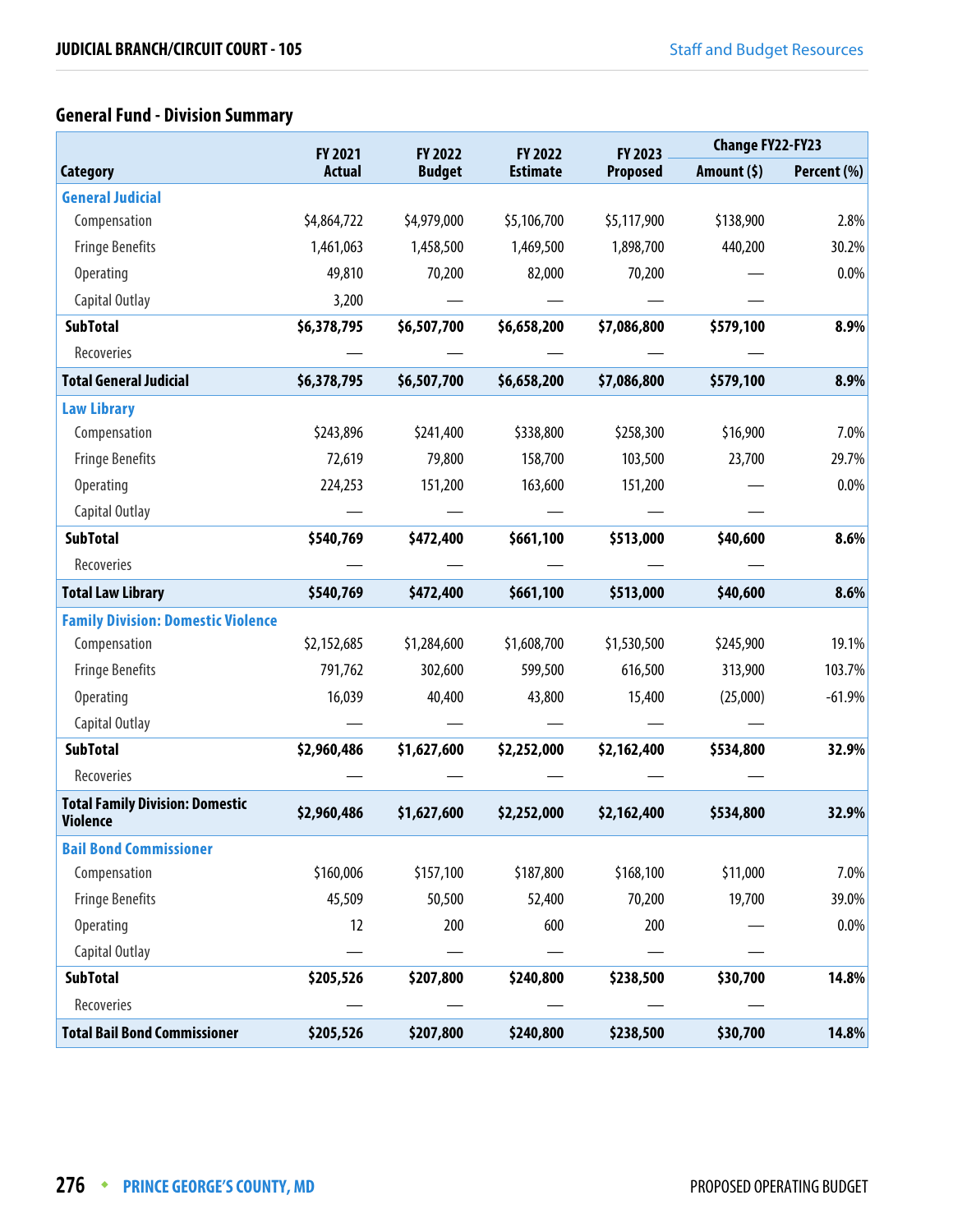# **General Fund - Division Summary** (continued)

|                                        | FY 2021        | FY 2022       | FY 2022         | FY 2023         | <b>Change FY22-FY23</b> |             |  |
|----------------------------------------|----------------|---------------|-----------------|-----------------|-------------------------|-------------|--|
| <b>Category</b>                        | <b>Actual</b>  | <b>Budget</b> | <b>Estimate</b> | <b>Proposed</b> | Amount $(5)$            | Percent (%) |  |
| <b>Calendar Management</b>             |                |               |                 |                 |                         |             |  |
| Compensation                           | \$889,613      | \$892,600     | \$731,700       | \$1,020,400     | \$127,800               | 14.3%       |  |
| <b>Fringe Benefits</b>                 | 335,847        | 279,900       | 277,500         | 348,800         | 68,900                  | 24.6%       |  |
| Operating                              | 9,985          | 9,300         | 14,200          | 9,300           |                         | 0.0%        |  |
| Capital Outlay                         |                |               |                 |                 |                         |             |  |
| <b>SubTotal</b>                        | \$1,235,444    | \$1,181,800   | \$1,023,400     | \$1,378,500     | \$196,700               | 16.6%       |  |
| Recoveries                             |                |               |                 |                 |                         |             |  |
| <b>Total Calendar Management</b>       | \$1,235,444    | \$1,181,800   | \$1,023,400     | \$1,378,500     | \$196,700               | 16.6%       |  |
| <b>Jury Office</b>                     |                |               |                 |                 |                         |             |  |
| Compensation                           | $\mathsf{S}$ — |               | s—              |                 |                         |             |  |
| <b>Fringe Benefits</b>                 |                |               |                 |                 |                         |             |  |
| <b>Operating</b>                       | 103,525        | 407,000       | 415,700         | 457,000         | 50,000                  | 12.3%       |  |
| Capital Outlay                         |                |               |                 |                 |                         |             |  |
| <b>SubTotal</b>                        | \$103,525      | \$407,000     | \$415,700       | \$457,000       | \$50,000                | 12.3%       |  |
| Recoveries                             |                |               |                 |                 |                         |             |  |
| <b>Total Jury Office</b>               | \$103,525      | \$407,000     | \$415,700       | \$457,000       | \$50,000                | 12.3%       |  |
| <b>Administrative Operations</b>       |                |               |                 |                 |                         |             |  |
| Compensation                           | \$3,875,179    | \$3,730,200   | \$3,916,800     | \$4,373,100     | \$642,900               | 17.2%       |  |
| <b>Fringe Benefits</b>                 | 1,316,325      | 1,360,200     | 1,495,500       | 1,427,900       | 67,700                  | 5.0%        |  |
| Operating                              | 3,279,696      | 3,253,600     | 3,524,700       | 3,252,400       | (1,200)                 | 0.0%        |  |
| Capital Outlay                         |                |               |                 |                 |                         |             |  |
| <b>SubTotal</b>                        | \$8,471,200    | \$8,344,000   | \$8,937,000     | \$9,053,400     | \$709,400               | 8.5%        |  |
| Recoveries                             |                |               |                 |                 |                         |             |  |
| <b>Total Administrative Operations</b> | \$8,471,200    | \$8,344,000   | \$8,937,000     | \$9,053,400     | \$709,400               | 8.5%        |  |
| <b>Total</b>                           | \$19,895,746   | \$18,748,300  | \$20,188,200    | \$20,889,600    | \$2,141,300             | 11.4%       |  |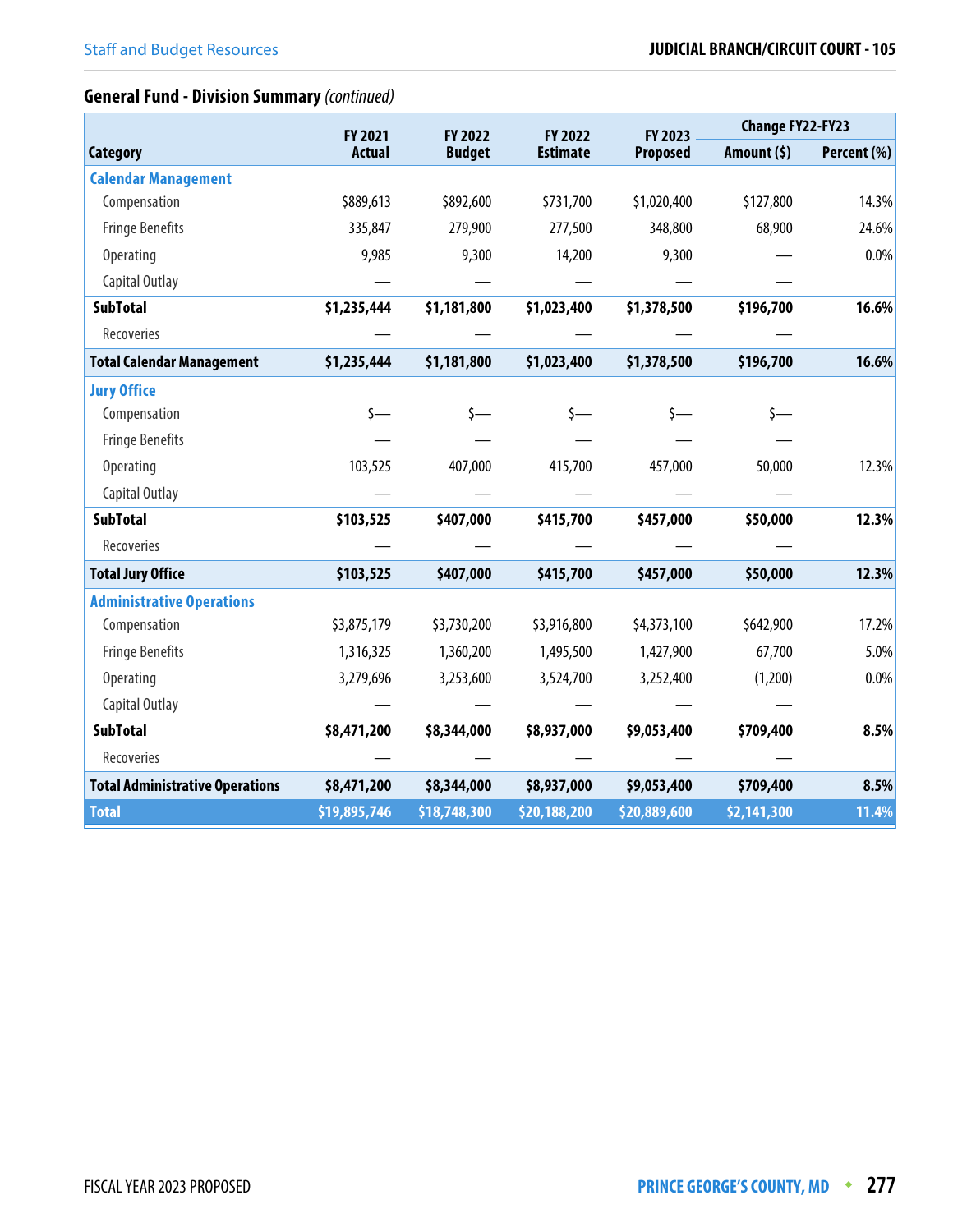# **DIVISION OVERVIEW**

## **General Judicial**

The General Judicial Division is responsible for individual judges, courtroom operations staff, judicial decision making (court reporters and bailiffs) and operating expenses directly attributable to judges' functions.

## **Fiscal Summary**

In FY 2023, the division expenditures increase \$579,100 or 8.9% over the FY 2022 budget. The part time staffing compliment increases by two part time positions to reflect actual onboard staff. The primary budget changes include:

 An increase in personnel costs due to annualization of salary adjustments.

 An increase in projected healthcare and pension costs tied to compensation adjustments.

|                             | <b>FY 2022</b> | FY 2023         | <b>Change FY22-FY23</b> |                         |  |  |
|-----------------------------|----------------|-----------------|-------------------------|-------------------------|--|--|
|                             | <b>Budget</b>  | <b>Proposed</b> |                         | Amount (\$) Percent (%) |  |  |
| <b>Total Budget</b>         | \$6,507,700    | \$7,086,800     | \$579,100               | 8.9%                    |  |  |
| <b>STAFFING</b>             |                |                 |                         |                         |  |  |
| <b>Full Time - Civilian</b> | 59             | 59              | $\Omega$                | $0.0\%$                 |  |  |
| <b>Full Time - Sworn</b>    | $\Omega$       | $\theta$        | 0                       | $0.0\%$                 |  |  |
| <b>Subtotal - FT</b>        | 59             | 59              | $\bf{0}$                | $0.0\%$                 |  |  |
| Part Time                   | 33             | 35              | $\mathfrak{I}$          | 6.1%                    |  |  |
| <b>Limited Term</b>         | 0              | 0               | 0                       | 0.0%                    |  |  |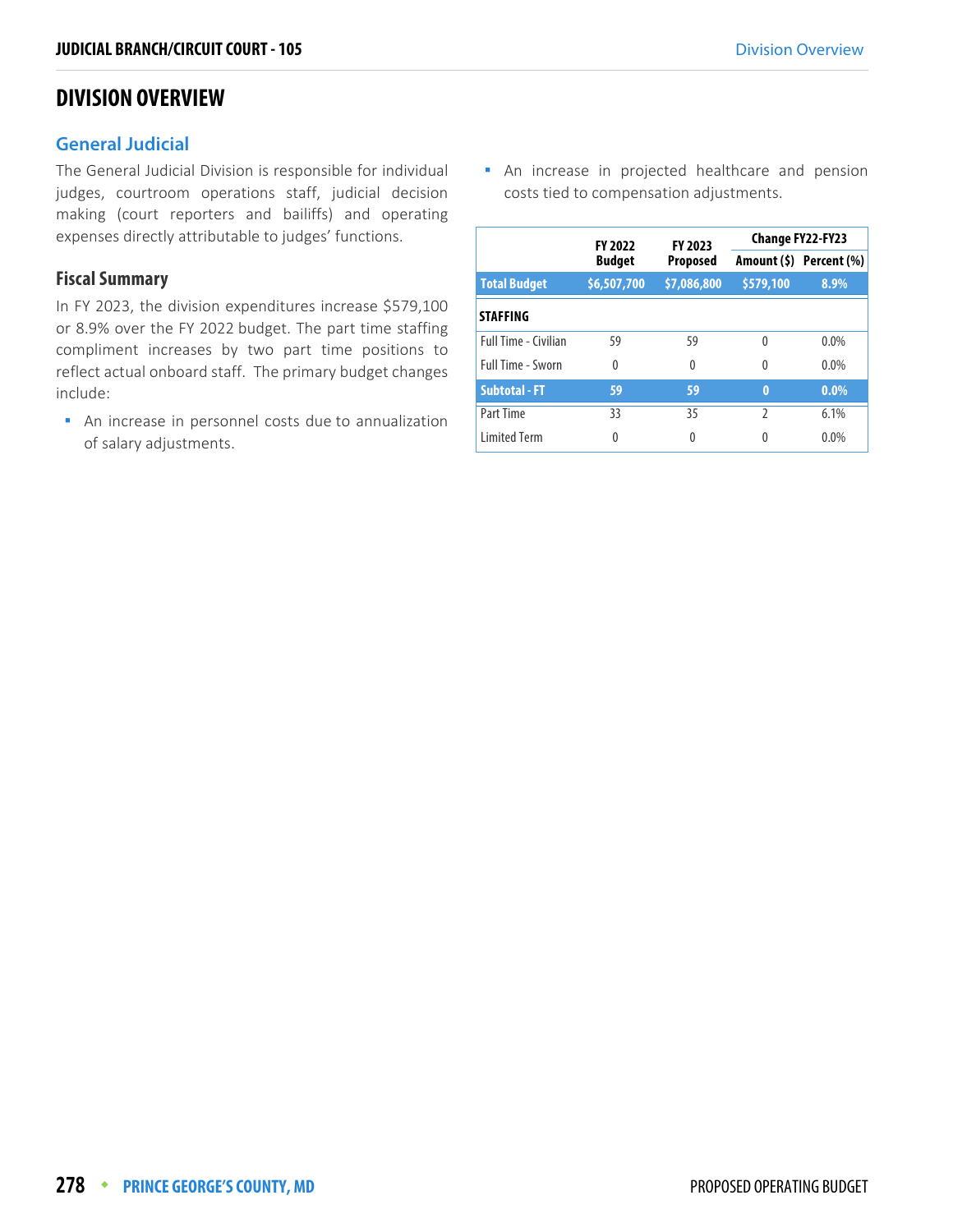# **Law Library**

The Law Library provides reference and legal information services to judges, members of the bar, State and County employees and Prince George's County residents. The collection is for reference purposes only and does not circulate. The Law Library maintains numerous standard references and serial subscriptions, and it provides access to several computer-assisted legal research services. Its reference facilities are extended through close cooperation with the County's Memorial Library System and other law libraries in the area.

# **Fiscal Summary**

In FY 2023, the division expenditures increase \$40,600 or 8.6% over the FY 2022 budget. Staffing resources remain unchanged from the FY 2022 budget. The primary budget changes include:

- An increase in personnel costs due to annualization of salary adjustments.
- **An increase in projected healthcare and pension** costs tied to compensation adjustments.

|                             | <b>FY 2022</b>                   | FY 2023   | <b>Change FY22-FY23</b> |                         |  |  |
|-----------------------------|----------------------------------|-----------|-------------------------|-------------------------|--|--|
|                             | <b>Budget</b><br><b>Proposed</b> |           |                         | Amount (\$) Percent (%) |  |  |
| <b>Total Budget</b>         | \$472,400                        | \$513,000 | \$40,600                | 8.6%                    |  |  |
| <b>STAFFING</b>             |                                  |           |                         |                         |  |  |
| <b>Full Time - Civilian</b> | ξ                                | ξ         | 0                       | $0.0\%$                 |  |  |
| <b>Full Time - Sworn</b>    | 0                                | 0         | 0                       | $0.0\%$                 |  |  |
| <b>Subtotal - FT</b>        | 3                                | 3         | $\bf{0}$                | $0.0\%$                 |  |  |
| Part Time                   | 0                                | U         | <sup>0</sup>            | $0.0\%$                 |  |  |
| <b>Limited Term</b>         | 0                                |           |                         | 0.0%                    |  |  |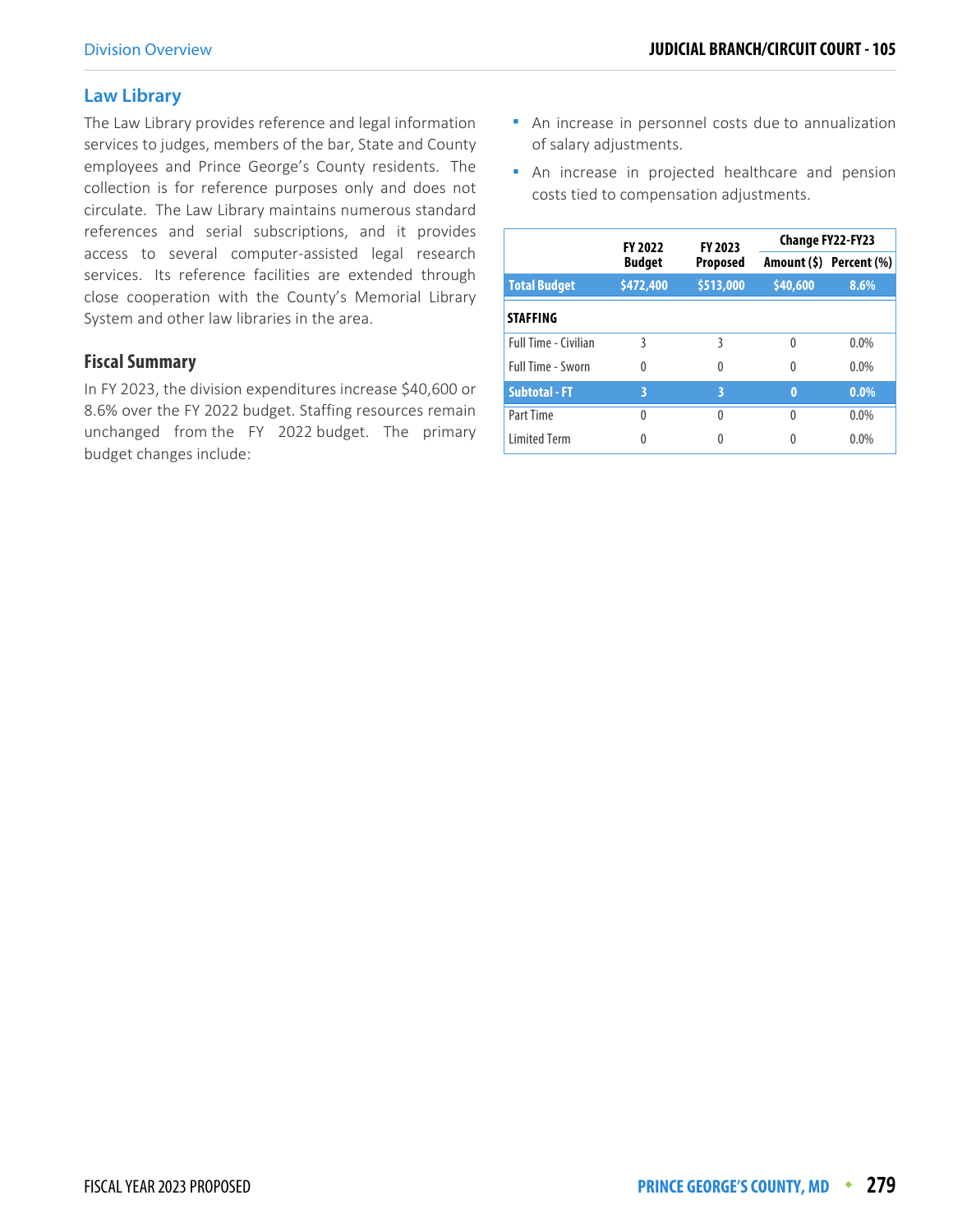#### **Family Division: Domestic Relations**

Domestic Relations consists of five masters and the equivalent of four Circuit Court judges. The masters hear uncontested divorces, annulments, paternity actions and contested matters including the custody of children, alimony, child support and visitation. The masters also hear dependents' "Pendente lite" requests (requests for relief until the merits of the case can be heard) as well as child support contempt cases. Master recommendations are reviewed and signed by a Circuit Court judge. Hearings on more complex cases are scheduled before a judge. Through the Family Division Legislative Initiative grant, services have been expanded to include a Family Division Information and Referral Center which provides free procedural assistance and clinical assessment services to assist in judicial decision making.

#### **Fiscal Summary**

In FY 2023, the division expenditures increase \$534,800 or 32.9% over the FY 2022 budget. Staffing resources decrease by one position from the FY 2022 budget. This position was reallocated to the Administrative Operations division. The primary budget changes include:

- An increase in personnel costs due to annualization of salary adjustments.
- An increase in projected healthcare and pension costs tied to compensation adjustments.
- Operating costs decrease to align with anticipated costs.

|                      | <b>FY 2022</b> | FY 2023     | <b>Change FY22-FY23</b> |                         |  |  |
|----------------------|----------------|-------------|-------------------------|-------------------------|--|--|
|                      | <b>Budget</b>  | Proposed    |                         | Amount (\$) Percent (%) |  |  |
| <b>Total Budget</b>  | \$1,627,600    | \$2,162,400 | \$534,800               | 32.9%                   |  |  |
| <b>STAFFING</b>      |                |             |                         |                         |  |  |
| Full Time - Civilian | 29             | 28          | (1)                     | $-3.4%$                 |  |  |
| Full Time - Sworn    | $\Omega$       | 0           | 0                       | $0.0\%$                 |  |  |
| <b>Subtotal - FT</b> | 29             | 28          | (1)                     | $-3.4%$                 |  |  |
| Part Time            | $\Omega$       | 0           | 0                       | $0.0\%$                 |  |  |
| <b>Limited Term</b>  | 0              | 0           | $\Omega$                | $-3.4%$                 |  |  |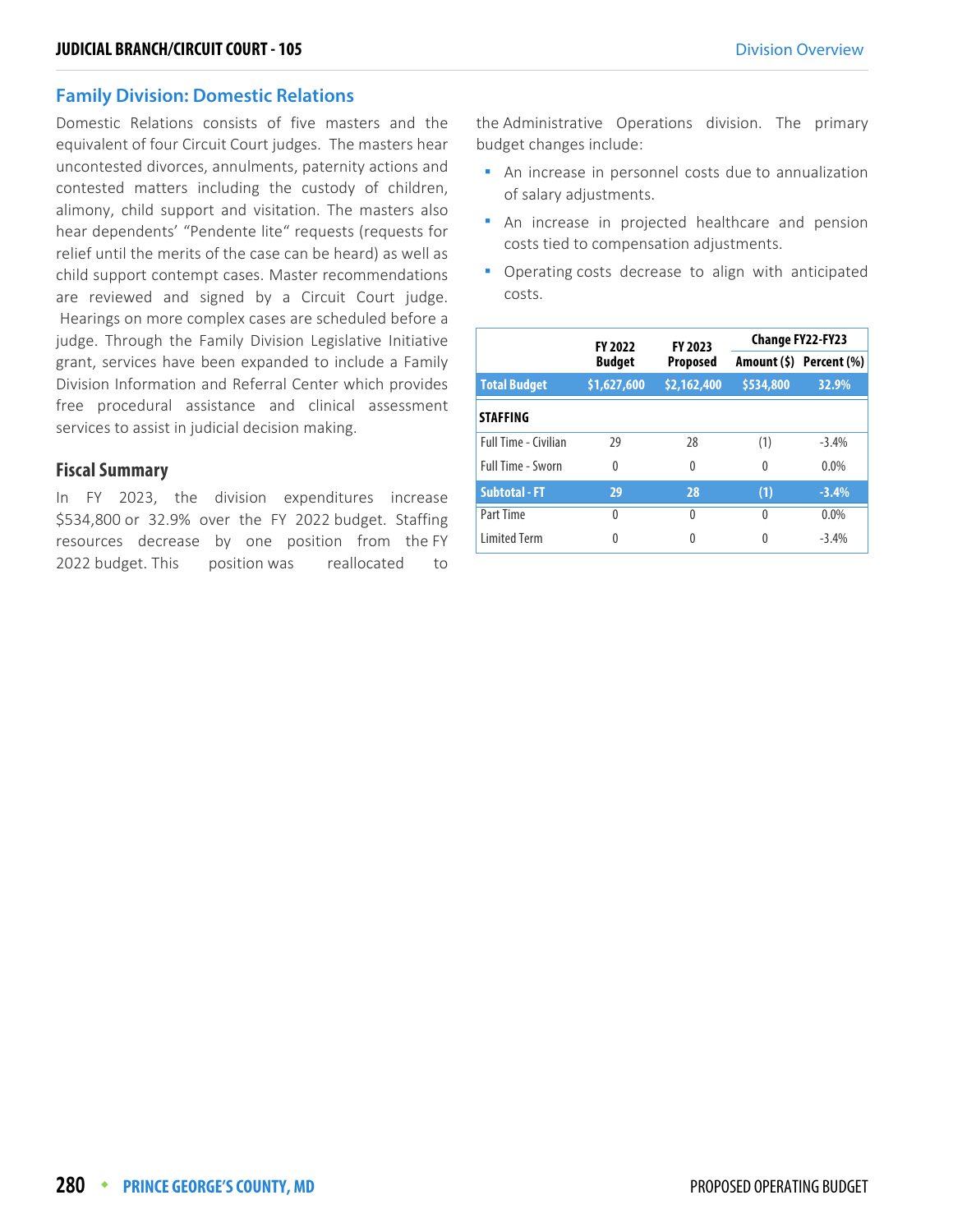## **Bail Bond Commissioner**

The Bail Bond Commissioner oversees and administers the bail bonding activities of licensed bail bondsmen and surety companies operating in the seventh circuit. To meet the expenses of the office, the Bail Bond Commissioner is authorized to levy a fee against each bail bond written. The Commissioner collects these fees and all absolute Circuit Court bond forfeitures involving a licensed bondsman or surety company. The revenue is deposited in the County's General Fund.

### **Fiscal Summary**

In FY 2023, the division expenditures increase \$28,600 or 13.8% over the FY 2022 budget. Staffing resources remain unchanged from the FY 2022 budget. The primary budget changes include:

- An increase in personnel costs due to annualization of salary adjustments.
- **An increase in projected healthcare and pension** costs tied to compensation adjustments.

|                      | <b>FY 2022</b> | FY 2023         | Change FY22-FY23 |                         |  |  |
|----------------------|----------------|-----------------|------------------|-------------------------|--|--|
|                      | <b>Budget</b>  | <b>Proposed</b> |                  | Amount (\$) Percent (%) |  |  |
| <b>Total Budget</b>  | \$207,800      | \$238,500       | \$30,700         | 14.8%                   |  |  |
| <b>STAFFING</b>      |                |                 |                  |                         |  |  |
| Full Time - Civilian | $\mathfrak{I}$ | 2               | 0                | $0.0\%$                 |  |  |
| Full Time - Sworn    | $\Omega$       | 0               | $\Omega$         | $0.0\%$                 |  |  |
| <b>Subtotal - FT</b> | $\overline{2}$ | $\overline{2}$  | $\bf{0}$         | $0.0\%$                 |  |  |
| Part Time            | $\Omega$       | U               | 0                | $0.0\%$                 |  |  |
| <b>Limited Term</b>  | Λ              |                 |                  | 0.0%                    |  |  |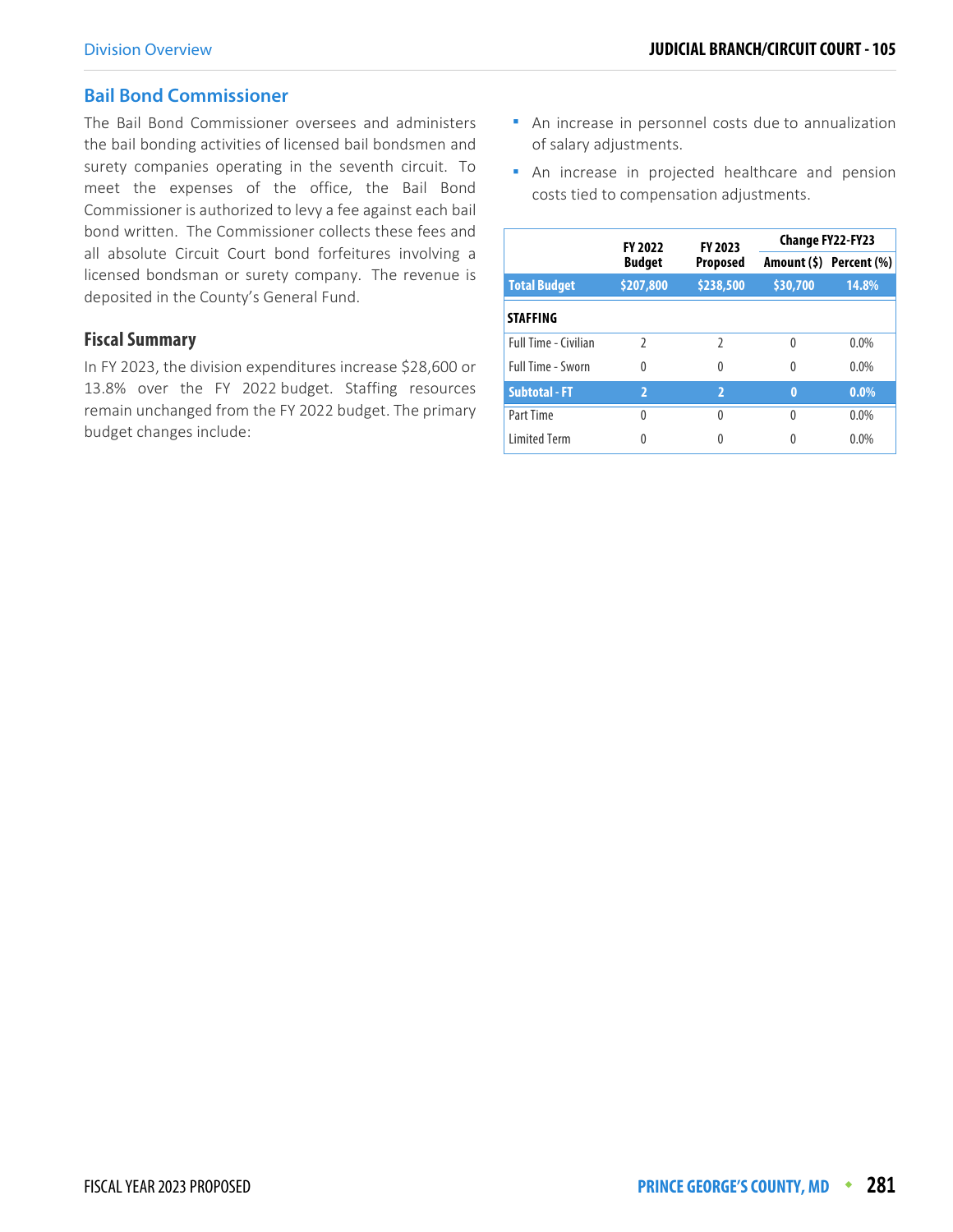### **Calendar Management**

The Calendar Management Division provides for the daily allocation of judicial resources and the scheduling of all civil, criminal, juvenile and family proceedings.

## **Fiscal Summary**

In FY 2023, the division expenditures increase \$196,700 or 16.6% over the FY 2022 budget. Staffing resources decrease by one full time position from the FY 2022 budget. This position was reallocated to the Administrative Operations division. The primary budget changes include:

 An increase in personnel costs due to annualization of salary adjustments

 An increase in projected healthcare and pension costs tied to compensation adjustments.

|                          | <b>FY 2022</b> | FY 2023         | Change FY22-FY23 |                         |  |  |
|--------------------------|----------------|-----------------|------------------|-------------------------|--|--|
|                          | <b>Budget</b>  | <b>Proposed</b> |                  | Amount (\$) Percent (%) |  |  |
| <b>Total Budget</b>      | \$1,181,800    | \$1,378,500     | \$196,700        | 16.6%                   |  |  |
| <b>STAFFING</b>          |                |                 |                  |                         |  |  |
| Full Time - Civilian     | 16             | 15              | (1)              | $-6.3%$                 |  |  |
| <b>Full Time - Sworn</b> | 0              | 0               | 0                | $0.0\%$                 |  |  |
| <b>Subtotal - FT</b>     | 16             | 15              | (1)              | $-6.3%$                 |  |  |
| Part Time                | $\Omega$       | $\theta$        | $\Omega$         | $0.0\%$                 |  |  |
| <b>Limited Term</b>      | 0              | 0               | 0                | 0.0%                    |  |  |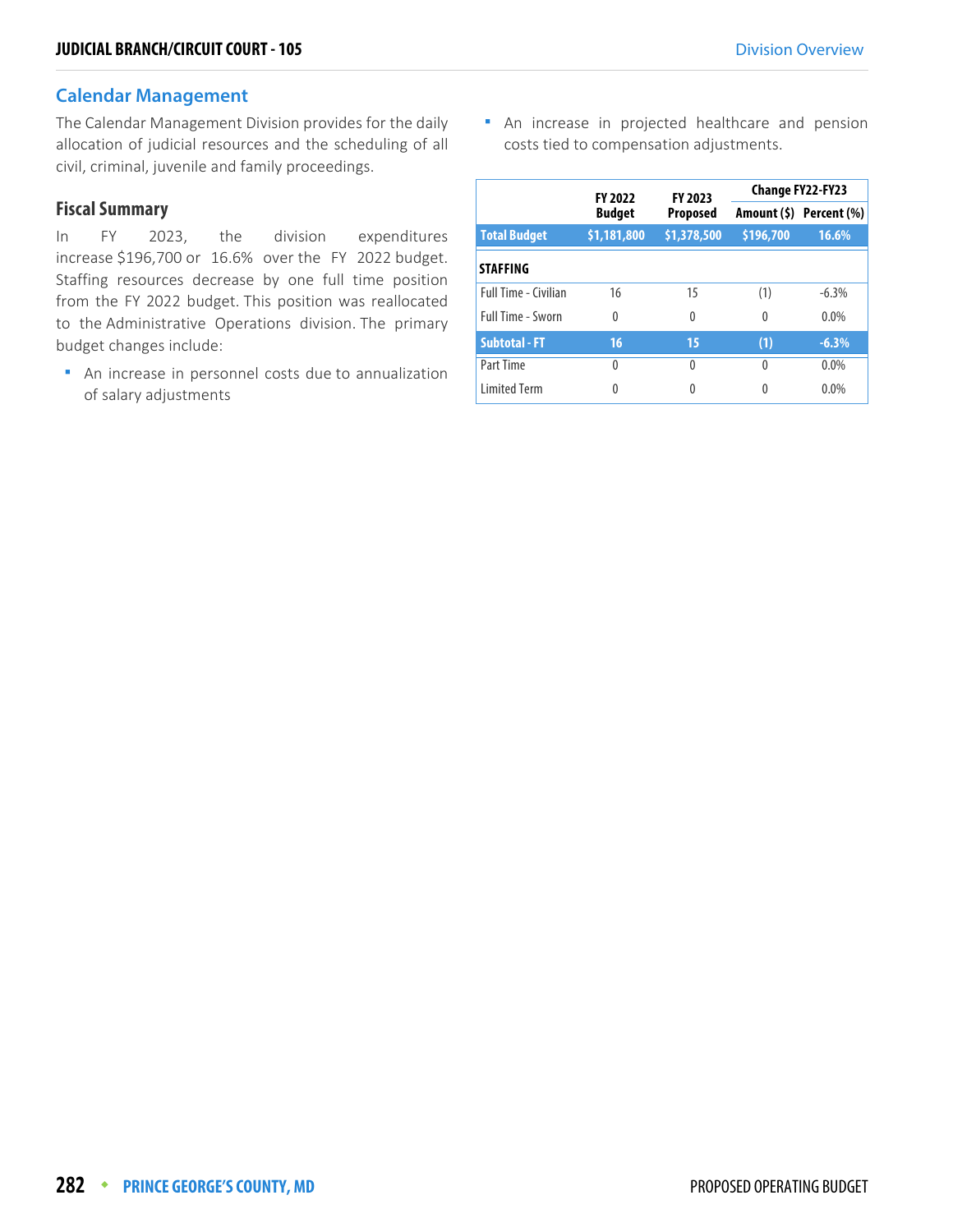# **Jury Office**

The Jury Office is responsible for the summons of registered voters for service in petit and grand juries. The office is also responsible for administrative matters related to jury service.

# **Fiscal Summary**

In FY 2023, the division expenditures increase \$50,000 or 12.3% over the FY 2022 budget. The primary budget changes include:

**An increase in miscellaneous fees to align with** anticipated costs.

|                             | <b>FY 2022</b> | FY 2023         |          | Change FY22-FY23        |  |
|-----------------------------|----------------|-----------------|----------|-------------------------|--|
|                             | <b>Budget</b>  | <b>Proposed</b> |          | Amount (\$) Percent (%) |  |
| <b>Total Budget</b>         | \$407,000      | \$457,000       | \$50,000 | 12.3%                   |  |
| <b>STAFFING</b>             |                |                 |          |                         |  |
| <b>Full Time - Civilian</b> | $\Omega$       | Λ               | 0        | $0.0\%$                 |  |
| <b>Full Time - Sworn</b>    | $\theta$       | Λ               | 0        | $0.0\%$                 |  |
| <b>Subtotal - FT</b>        | 0              | 0               | $\bf{0}$ | $0.0\%$                 |  |
| Part Time                   | $\Omega$       | Λ               | 0        | $0.0\%$                 |  |
| <b>Limited Term</b>         |                |                 |          | $0.0\%$                 |  |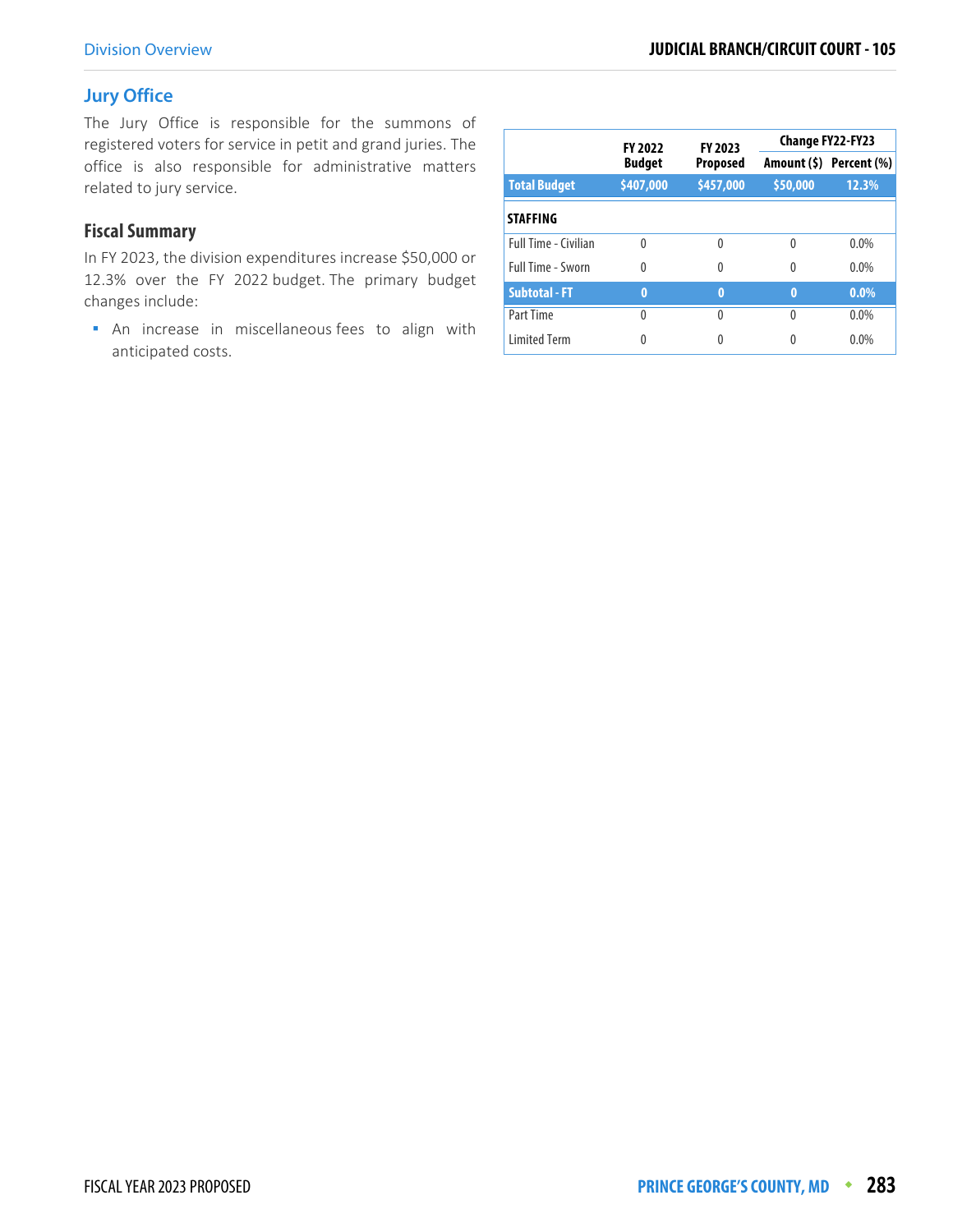## **Administrative Operations**

Administrative Operations is responsible for all administrative functions including automation support, personnel services, budgeting, purchasing, maintenance and public information services. The Administrative Operations Division also acts as the primary liaison with other government offices and community groups.

#### **Fiscal Summary**

In FY 2023, the division expenditures increase \$708,600 or 8.5% over the FY 2022 budget. Staffing resources increase by two positions from the FY 2022 budget due to a realignment between divisions to support operations. The primary budget changes include:

- An increase in personnel costs due to annualization of salary adjustments.
- An increase in projected healthcare and pension costs tied to compensation adjustments.

|                             | <b>FY 2022</b> | FY 2023       | <b>Change FY22-FY23</b> |                         |  |  |
|-----------------------------|----------------|---------------|-------------------------|-------------------------|--|--|
|                             | <b>Budget</b>  | Proposed      |                         | Amount (\$) Percent (%) |  |  |
| <b>Total Budget</b>         | \$8,344,000    | \$9,053,400   | \$709,400               | 8.5%                    |  |  |
| <b>STAFFING</b>             |                |               |                         |                         |  |  |
| <b>Full Time - Civilian</b> | 46             | 48            | $\mathfrak z$           | $0.0\%$                 |  |  |
| <b>Full Time - Sworn</b>    | $\Omega$       | 0             | $\Omega$                | $0.0\%$                 |  |  |
| <b>Subtotal - FT</b>        | 46             | 48            | $\overline{2}$          | $0.0\%$                 |  |  |
| Part Time                   | ξ              | $\mathfrak z$ | 0                       | $0.0\%$                 |  |  |
| <b>Limited Term</b>         | 0              | 0             |                         | 0.0%                    |  |  |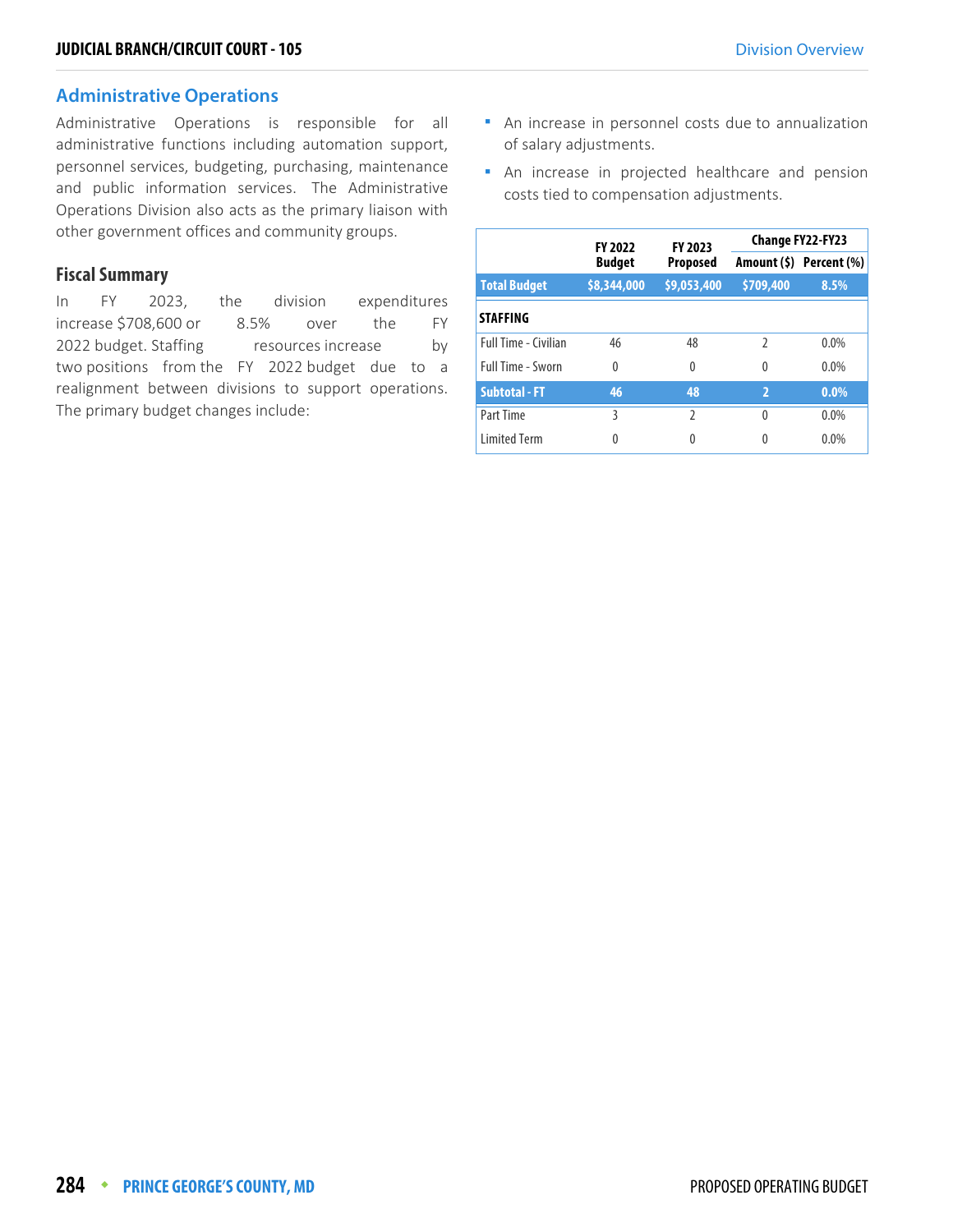# **GRANT FUNDS SUMMARY**

|                        | <b>FY 2021</b> | <b>FY 2022</b> | <b>FY 2022</b>  | FY 2023         | <b>Change FY22-FY23</b> |             |
|------------------------|----------------|----------------|-----------------|-----------------|-------------------------|-------------|
| Category               | Actual         | <b>Budget</b>  | <b>Estimate</b> | <b>Proposed</b> | Amount $(5)$            | Percent (%) |
| Compensation           | \$1,399,983    | \$2,481,600    | \$2,444,800     | \$2,469,200     | \$(12, 400)             | $-0.5%$     |
| <b>Fringe Benefits</b> | 440,732        | 774,500        | 751,300         | 851,700         | 77,200                  | 10.0%       |
| <b>Operating</b>       | 1,396,268      | 1,092,300      | 1,688,400       | 2,127,300       | 1,035,000               | 94.8%       |
| Capital Outlay         |                |                |                 |                 |                         |             |
| <b>SubTotal</b>        | \$3,236,983    | \$4,348,400    | \$4,884,500     | \$5,448,200     | \$1,099,800             | 25.3%       |
| Recoveries             |                |                |                 |                 |                         |             |
| <b>Total</b>           | \$3,236,983    | \$4,348,400    | \$4,884,500     | \$5,448,200     | \$1,099,800             | 25.3%       |

#### **Expenditures by Category - Grant Funds**

The FY 2023 proposed grant budget is \$5,448,200, an increase of \$1,099,800 or 25.3% over the FY 2022 approved budget. The increase is due to the addition of the Office of Violence Against Women: Improving Criminal Justice Response grant and enhancements in the Maryland Administrative Courts - Security & Goods, Family Division Legislative Initiative and the Office of Problem Solving Courts grants.

#### **Staff Summary by Division - Grant Funds**

| <b>Staff Summary by</b>                                                |    | <b>FY 2022</b> |             |    | FY 2023   |             |
|------------------------------------------------------------------------|----|----------------|-------------|----|-----------|-------------|
| <b>Division &amp; Grant Program</b>                                    | FT | <b>PT</b>      | <b>LTGF</b> | FT | <b>PT</b> | <b>LTGF</b> |
| <b>General Judicial</b>                                                |    |                |             |    |           |             |
| <b>Family Justice Center: Changing</b><br>Lives, Restoring Hope (VOCA) | 5  |                |             | 5  |           |             |
| <b>Veterans Treatment Court</b>                                        |    |                |             | 3  |           |             |
| Office of Problem Solving<br>Courts (OPSC)                             | 4  |                |             | 4  |           |             |
| <b>Total General Judicial</b>                                          | 10 |                |             | 12 |           |             |
| <b>Family Division: Domestic Violence</b>                              |    |                |             |    |           |             |
| Cooperative Reimbursement<br>Agreement                                 | 7  |                |             | 7  |           |             |
| <b>Family Division Legislative</b><br><b>Initiative Grant</b>          | 31 |                |             | 31 |           |             |
| <b>Total Family Division: Domestic</b><br><b>Violence</b>              | 38 |                |             | 38 |           |             |
| <b>Total</b>                                                           | 48 |                |             | 50 |           |             |

In FY 2023, funding is provided for 50 full time merit employees that are partially grant funded. The staffing level will increase by two positions to support anticipated costs.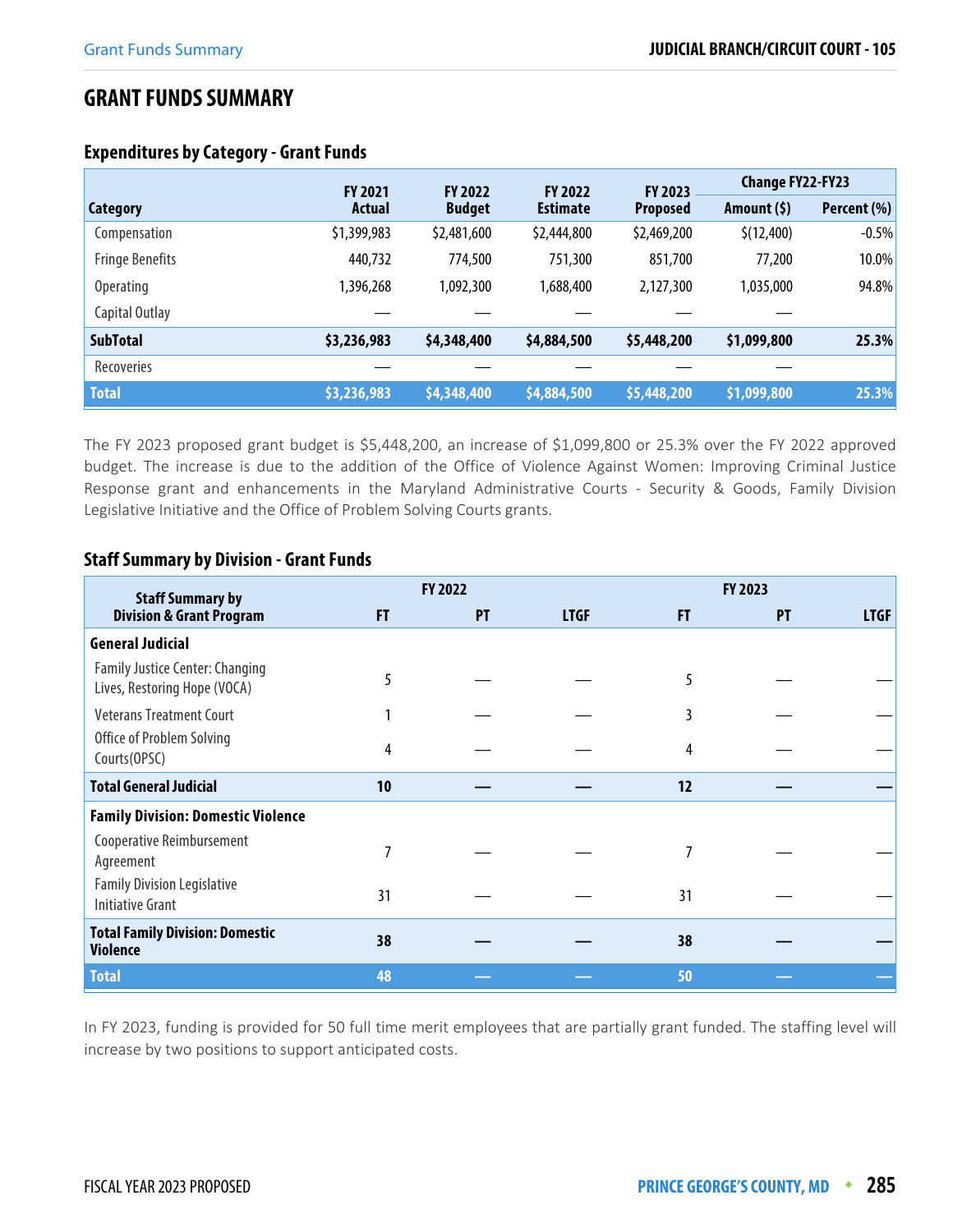# **Grant Funds by Division**

|                                                                                                                                    | <b>FY 2021</b> | FY 2022       | FY 2022         | FY 2023         | <b>Change FY22-FY23</b> |             |
|------------------------------------------------------------------------------------------------------------------------------------|----------------|---------------|-----------------|-----------------|-------------------------|-------------|
| <b>Grant Name</b>                                                                                                                  | <b>Actual</b>  | <b>Budget</b> | <b>Estimate</b> | <b>Proposed</b> | Amount (\$)             | Percent (%) |
| <b>General Judicial</b>                                                                                                            |                |               |                 |                 |                         |             |
| FY 2020 VOCA                                                                                                                       | \$180,077      | \$—           | $\zeta$ —       | \$—             | $\zeta$ —               |             |
| FY 2020 Office of Problem Solving<br>Courts (OPSC)                                                                                 | (852)          |               |                 |                 |                         |             |
| Family Justice Center 'Changing<br>Lives, Restoring Hope (VOCA)                                                                    | 334,798        | 491,300       | 621,500         | 491,300         |                         | 0.0%        |
| Maryland Administrative Courts -<br><b>Security Goods and Services</b>                                                             | 399,529        | 115,000       | 184,000         | 184,000         | 69,000                  | 60.0%       |
| Office of Problem Solving Courts<br>(OPSC)                                                                                         | 388,788        | 513,000       | 525,000         | 525,000         | 12,000                  | 2.3%        |
| <b>Office of Problem Solving Courts</b><br>(OPSC): Justice Reinvestment Fund                                                       |                |               | 207,300         |                 |                         |             |
| <b>Veterans Treatment Court</b>                                                                                                    | 60,597         | 277,400       | 96,300          | 277,400         |                         | 0.0%        |
| <b>Total General Judicial</b>                                                                                                      | \$1,362,937    | \$1,396,700   | \$1,634,100     | \$1,477,700     | \$81,000                | 5.8%        |
| <b>Family Division: Domestic Violence</b><br>FY 2020 Cooperative<br>Reimbursement Agreement (CRA)                                  | \$10,784       | s—            |                 |                 | \$—                     |             |
| FY 2020 Family Division Legislative<br>Initiative                                                                                  | 31,549         |               |                 |                 |                         |             |
| Family Justice Center's: We See You                                                                                                | 4,504          |               |                 |                 |                         |             |
| <b>Cooperative Reimbursement</b><br>Agreement (CRA)                                                                                | 129,711        | 540,100       | 540,100         | 540,100         |                         | 0.0%        |
| Economic Justice Initiative                                                                                                        | 5,994          | 20,000        | 20,000          | 20,000          |                         | 0.0%        |
| <b>Family Division Legislative</b><br>Initiative                                                                                   | 1,625,217      | 2,030,700     | 2,071,100       | 2,071,100       | 40,400                  | 2.0%        |
| <b>Family Justice Center: Improving</b><br><b>Strategies and Access to Mental</b><br><b>Health Services for Law</b><br>Enforcement |                |               | 89,700          |                 |                         |             |
| Office of Violence Against Women<br>(OVW): Improving Criminal Justice<br>Response                                                  |                |               | 244,600         | 978,400         | 978,400                 |             |
| <b>Total Family Division: Domestic</b><br><b>Violence</b>                                                                          | \$1,807,759    | \$2,590,800   | \$2,965,500     | \$3,609,600     | \$1,018,800             | 39.3%       |
| <b>Subtotal</b>                                                                                                                    | \$3,170,696    | \$3,987,500   | \$4,599,600     | \$5,087,300     | \$1,099,800             | 27.6%       |
| Total Transfer from General Fund -<br>(County Contribution/Cash Match)                                                             | 66,287         | 360,900       | 284,900         | 360,900         |                         | $0.0\%$     |
| <b>Total</b>                                                                                                                       | \$3,236,983    | \$4,348,400   | \$4,884,500     | \$5,448,200     | \$1,099,800             | 25.3%       |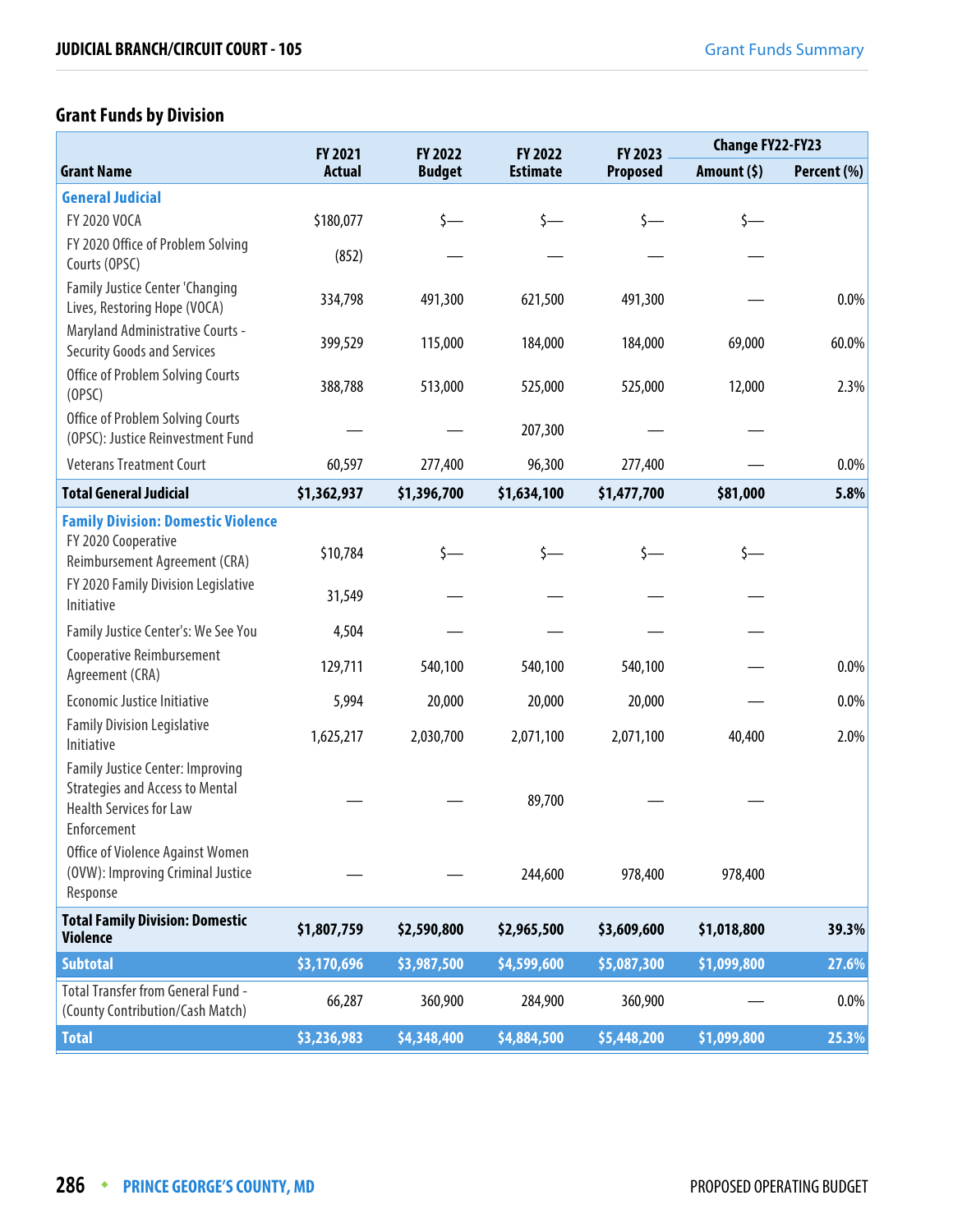#### **Grant Descriptions**

#### **COOPERATIVE REIMBURSEMENT AGREEMENT (CRA) -- \$540,100**

This Federal formula funding is provided by the State of Maryland under Title IV-D of the Social Security Act, with matching funding provided by the County. Funding supports the Circuit Court's child support enforcement programs. The Office of Master of Domestic Relations hears and makes recommendations to the Circuit Court on cases concerning the establishment of civil support obligations and enforcement of the collection of Courtordered child support. The Office of Master of Domestic Relations hears and makes recommendations to the Circuit Court on cases concerning the establishment of civil support obligations and enforcement of the collection of Court-ordered child support.

#### **ECONOMIC JUSTICE INIATIVE (VAWA) – VAWA FAMILY JUSTICE CENTER -- \$20,000**

The Prince George's County Family Justice Center's Economic Justice initiative program assists in the development and implementation of an economic empowerment program designed to help survivors of domestic violence, sexual assault and sex trafficking in Prince George's County. The program provides efforts for the survivors to overcome immediate economic barriers to achieve long-term financial independence and safety. Funding supports the Circuit Court's child support enforcement program.

#### **FAMILY DIVISION LEGISLATIVE INITIATIVE GRANT -- \$2,071,100**

This grant provided by the State of Marylans funds the Court's Family Division that provides three services: (1) a one-stop information and referral center; (2) the Family Support Services unit which provides certain family support services (e.g. mediation, domestic violence coordination, clinical assessment and referral services); and (3) enhanced monitoring, scheduling, and oversight functions in the family law area.

#### **MARYLAND FAMILY JUSTICE CENTER'S "CHANGING LIVES, RESTORING HOPE" (VOCA) -- \$491,300**

The Prince George's County, Maryland's Family Justice Center's "Changing Lives, Restoring Hope" project will strengthen and improve ongoing efforts to provide survivors of domestic violence, sexual assault, human trafficking and elder abuse a range of comprehensive services by a multi-disciplinary team of professionals who are co-located in one facility for community-wide

intervention. Recognized as a "best-practice," this collaborative initiative will eliminate barriers to service and enhance victim's access to critically needed resource in the aftermath of trauma and victimization.

#### **MARYLAND ADMINISTRATIVE COURTS (AOC) SECURITY GRANT -- \$184,000**

The Court shall acquire through the County procurement process, security -related goods/or services, as described in, and in strict accordance with, the memorandum of understanding with the Administrative Office of the Courts.

#### **OFFICE OF PROBLEM SOLVING COURTS (OPSC) -- \$525,000**

The Maryland Office of Problem Solving Courts provides funding to enhance operational Problem Solving Courts in Maryland. Funding received may only be used to support Judiciary staff assigned to problem solving courts and enhance the Problem Solving Courts and any other ancillary services that will be utilized by and for the betterment of the community members served by this court program.

#### **OFFICE OF VIOLENCE AGAINST WOMEN (OVW): IMPROVING CRIMINAL JUSTICE RESPONSES TO DOMESTIC VIOLENCE -- \$978,400**

The program fosters victim safety and offender accountability in cases of domestic violence, dating violence, sexual assault and stalking by encouraging state, local, and tribal governments and courts to work collaboratively with community partners to identify problems and share ideas that will result in effectively responding to these crimes. An integral component of this program is the development, revitalization or enhancement of a coordinated community response that brings together criminal justice agencies, victim services providers, and community-based organizations that respond to domestic violence, dating violence, sexual assault, and stalking.

#### **VETERANS' TREATMENT COURT – \$ 277,400**

The program effectively integrates evidence based substance abuse treatment, mandatory drug testing, sanctions and incentives and transitional services in a judicially supervised court setting with jurisdiction over veteran substance-abusing offenders.